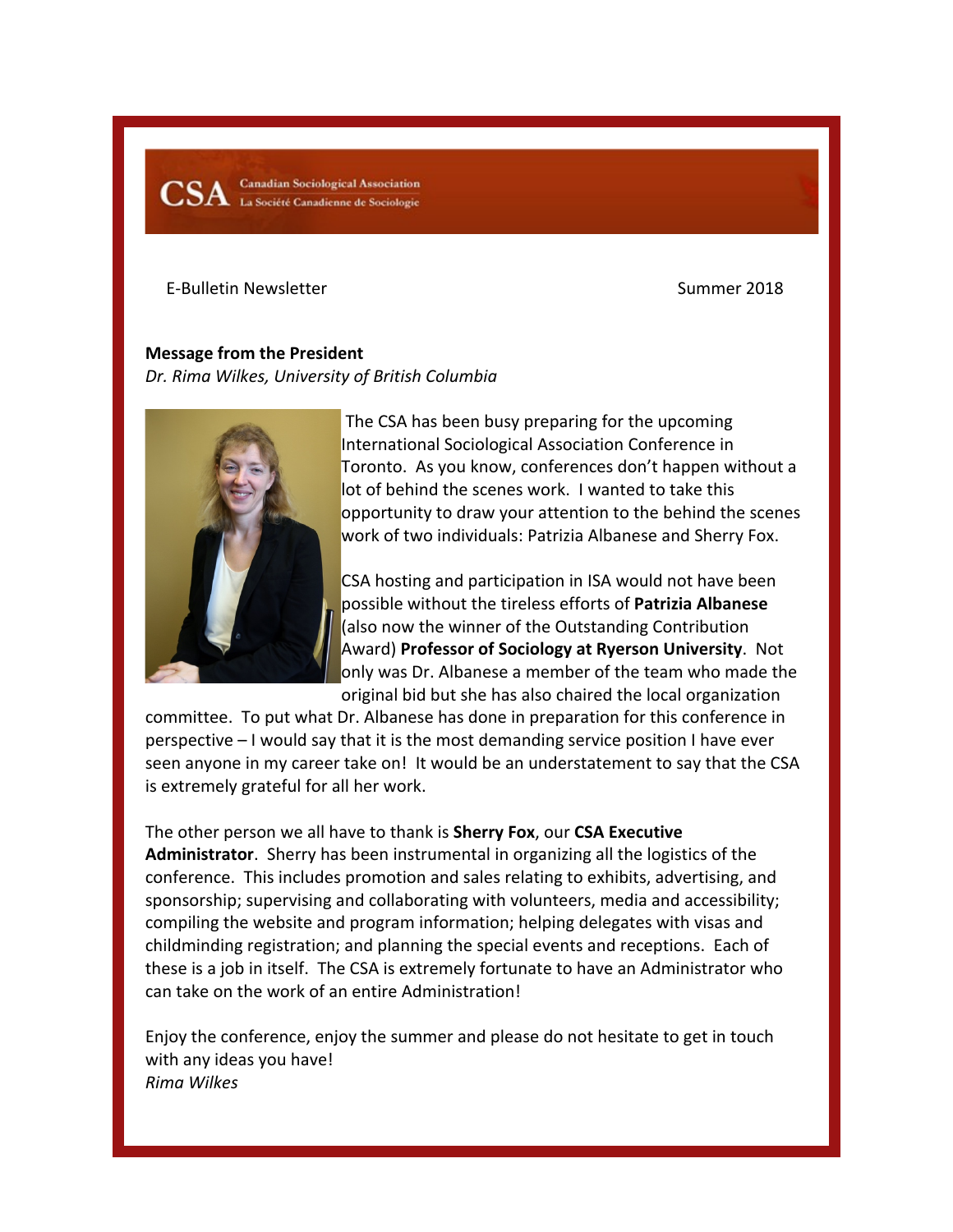#### **Media and Publications Website**



The Canadian Sociological Association is pleased to present a new forum to highlight the extensive work of our members within the broader community. This service is exclusively available to members of the Canadian

Sociological Association in good standing.

Benefits to our members include promotion of their most recent media interview or coverage of their research as well as published books and articles. The site also features a media contact list to foster engagement between the media and our members.

We encourage our members to take advantage of this opportunity.

## **XIX ISA World Congress of Sociology 2018**



POUVOIR, VIOLENCE ET JUSTICE: **ODER, VIOLENCIA Y JUSTICIA:** 

**SA** International

The Congress is only days away with over 700 Canadian delegates among the 6,000 expected to attend. Even if you are not presenting, we hope you take some time to attend. Day passes are also available.

Visit the XIX ISA World Congress of Sociology website.

**Volunteers are still required! Do you have any time to share to help welcome and assist the delegates?**

# **Association Annual General Meeting**

Notice is hereby given that the membership of the Canadian Sociological Association will be meeting on **Sunday, July 15, 2018 (2:00pm - 4:00pm) at the Metro Toronto Convention Centre (MTCC) -** 255 Front Street West, Toronto, Ontario M5V 2W6. - North Building, Room 205B.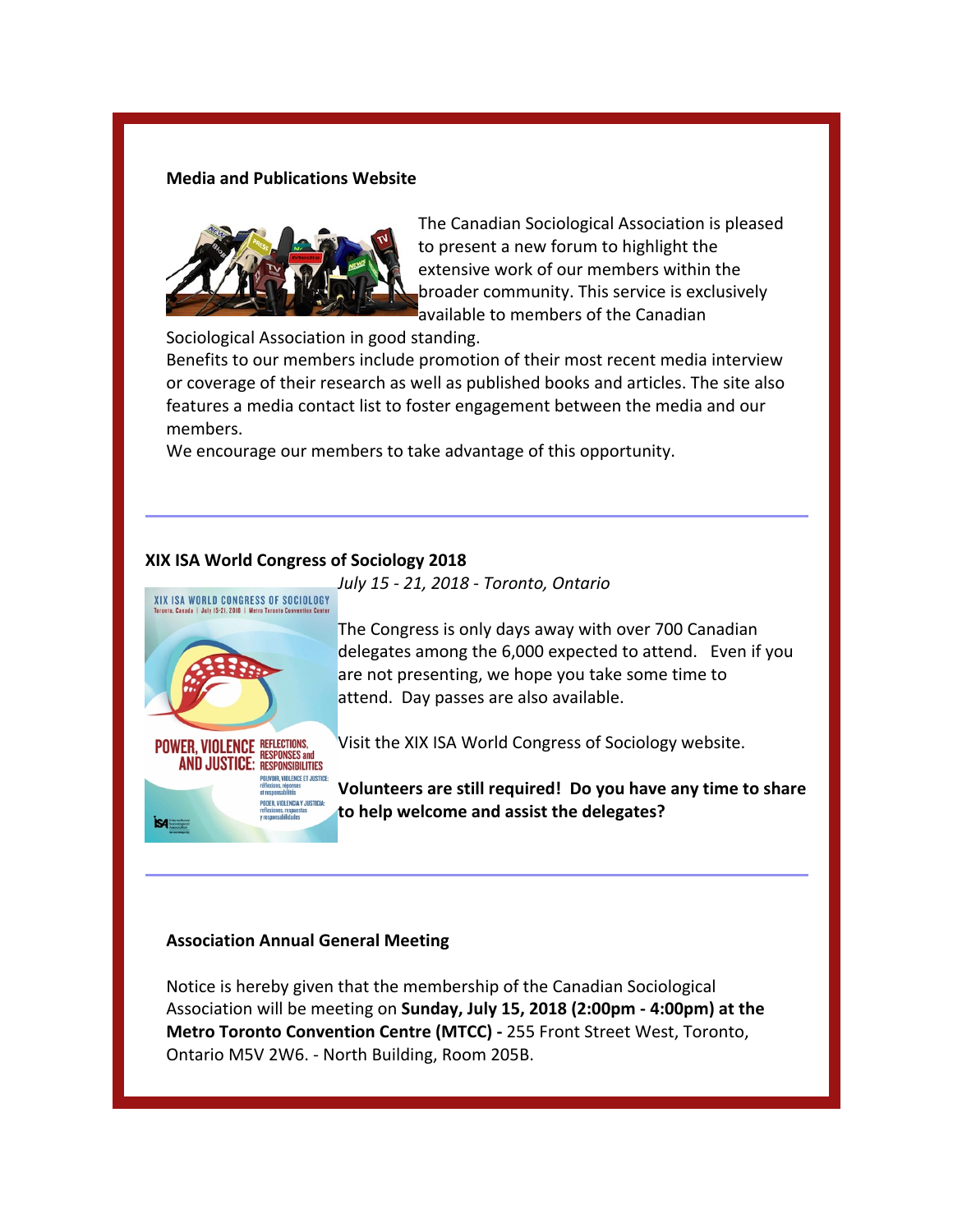Those attending this meeting must be A) a member of the Canadian Sociological Association in good standing and B) a registered delegate of the XIX ISA World Congress of Sociology.

Review Agenda and Subcommittee Reports

### **Welcome New Executive Committee and Subcommittee Members**

The following members where recently elected for positions on the Association Executive Committees and Subcommittees. They will be officially appointed during our Annual General Meeting.

*President-Elect*: Dr. Tina Fetner, McMaster University *Policy, Ethics and Professional Concerns Subcommittee:* Dr. Rochelle Côté, Memorial University *Research Advisory Subcommittee:* Dr. Abdie Kazemipur, University of Calgary *Student Concerns Subcommittee – Central Canada:* Awish Aslam, University of Western Ontario *Student Concerns Subcommittee – Eastern Canada:* Emma Kay, Dalhousie University

*John Porter Award Committee:* Dr. Naomi Lightman, University of Calgary

## **Our thanks and appreciation goes out to those who are ending their term in July;**

*Past President:* Dr. Howard Ramos, Dalhousie University *Policy, Ethics and Professional Concerns Subcommittee:* Dr. Anisha Datta, King's College, Western University *Research Advisory Subcommittee:* Dr. Andrea Doucet, Brock University

*Student Concerns Subcommittee – Central Canada*: Timothy Kang, University of Toronto

*Student Concerns Subcommittee – Eastern Canada:* Gary Catano, Memorial University

*John Porter Award Committee:* Dr. Simon Langlois, Université Laval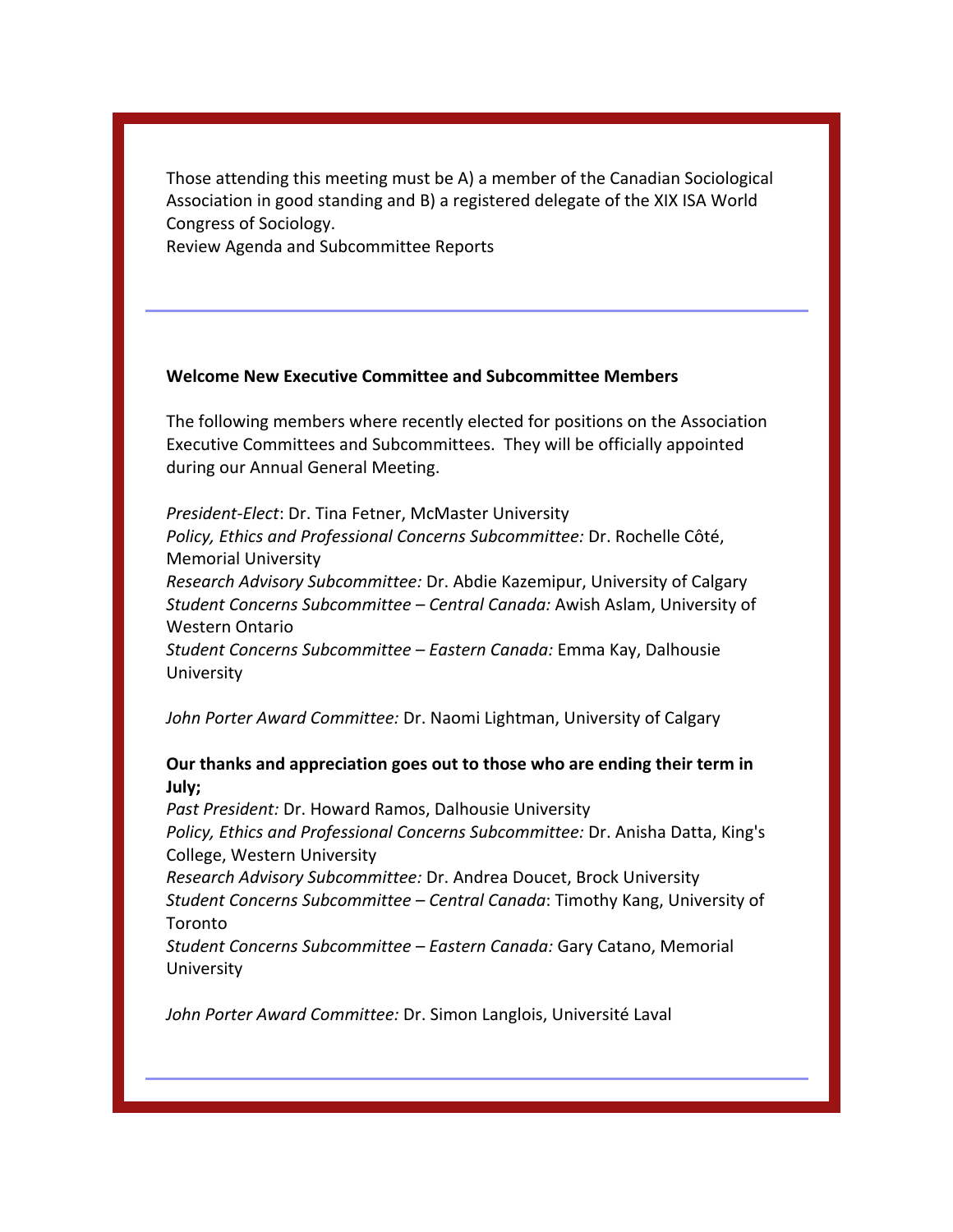## **2018 Association Award Recipients**

The CSA-SCS annually presents awards of recognition for scholarly work and contributions to the field of Canadian Sociology.

### **Congratulations to the 2018 Award recipients!**

- Dr. Patrizia Albanese, Ryerson University
- Judy Beglaubter, University of Toronto
- Dr. Christine Bruckert, University of Ottawa
- Caroline Claussen, University of Calgary
- Dr. Barry Eidlin, McGill University
- Dr. Terry Wotherspoon, University of Saskatchewan
- Dr. Genevieve Zubrzycki, University of Michigan

#### **Canadian Sociology**

## **FHSS Board Appoints CSA Members**

Congratulations to Patrizia Albanese as incoming President Elect and Wesley Crichlow as incoming Director, Equity and Diversity, for their appointments to the FHSS Board!

# **Future Theory 2018 - July 14th at Ryerson University**

The Theory Cluster of the Canadian Sociological Association in partnership with the Ryerson Faculty of Arts, the Ryerson Sociology Department, the University of Toronto Sociology Department, McMaster University Sociology Department, the York University Graduate Program in Sociology and the York Graduate Sociology Association are hosting a 1-day Symposium titled: Future Theory 2018 at Ryerson University on July 14th 2018. The Symposium is organized around the questions: Does theory have a future? and What future(s) for theory?

#### **Global Dialogue Highlights World Congress**

Issue 8.1 highlights the XIX ISA World Congress of Sociology with articles from Canadian Scholoars.

## **Global Mapping of Sociologists**

The International Sociological Association has undertaken the development of the "Global Map of Sociologists for Social Inclusion" (GMSSI) to create the global database of sociologists.